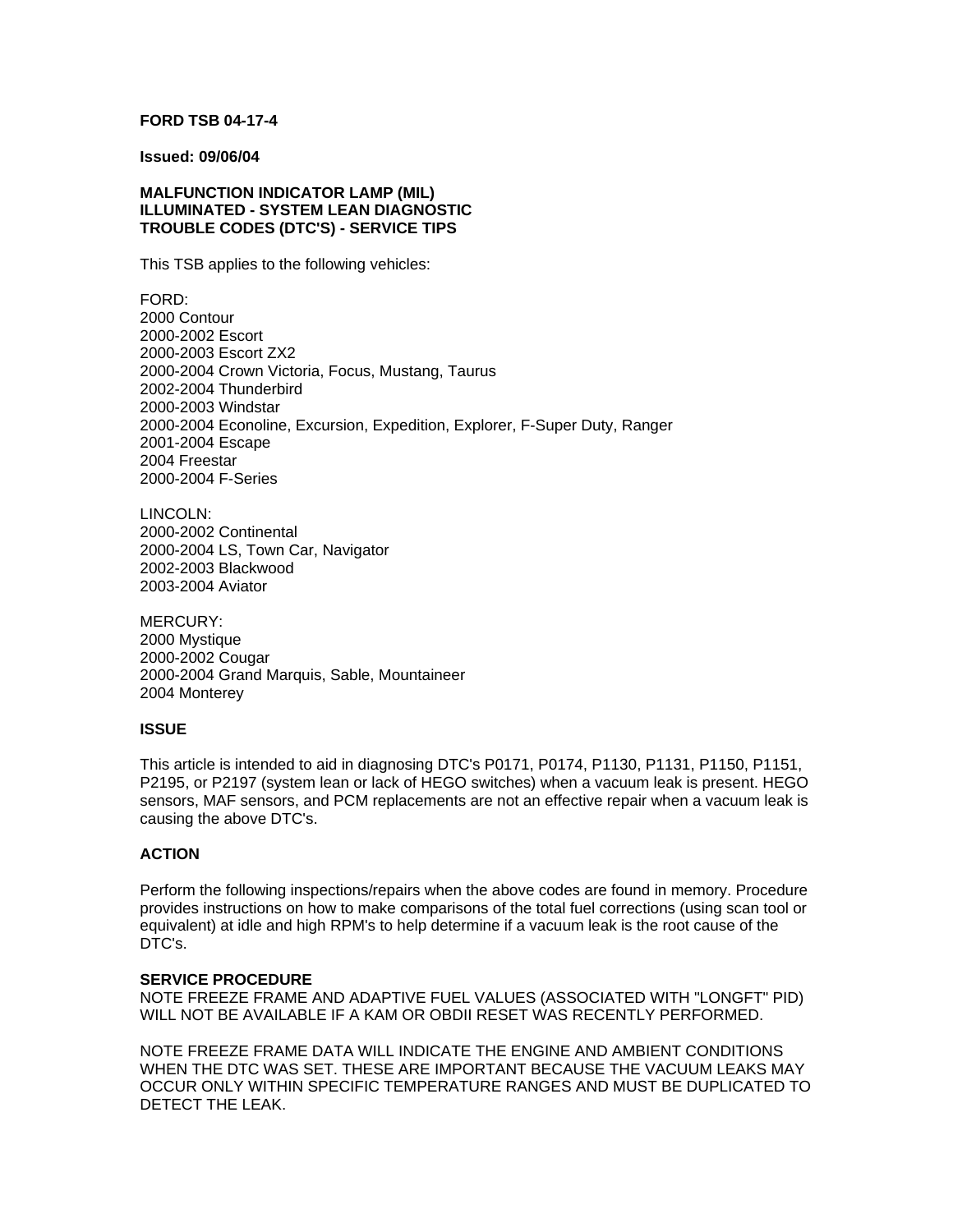NOTE FUEL TRIMS AT IDLE ARE PARTICULARLY SENSITIVE TO VACUUM LEAKS SINCE THE UN-METERED AIR "LEAKAGE FLOW" IS A HIGHER PERCENTAGE OF TOTAL AIRFLOW AT IDLE THAN AT PART THROTTLE. THE BAROMETRIC PRESSURE (BP) PID IS NOT RECOMMENDED TO VIEW WHEN DIAGNOSING A VACUUM LEAK. BP IS AN INFERRED PID CALCULATED DURING HIGHER ENGINE LOADS.

1. Perform preliminary inspection, retrieve and record DTC's and Freeze Frame Data. DO NOT PERFORM KAM RESET OR OBDII RESET (CLEAR CODES) AT THIS TIME, ADAPTIVE FUEL TABLES MUST BE INTACT FOR THIS PROCEDURE.

a. If DTCs are continuous, or if other DTC's or drive symptoms are present other than at idle, diagnose and repair those codes/symptoms first.

b. Perform visual inspection - look for disconnected/broken/cracked vacuum hoses especially near vacuum trees. Check PCV elbows for cracks or loose connection. Confirm vehicle has the correct PCV valve installed. If a suspect vacuum leak is found proceed to Step 4.

NOTE EACH VEHICLE APPLICATION REQUIRES A PCV VALVE CALIBRATED FOR THAT VEHICLE. MOTORCRAFT PARTS ARE STRONGLY RECOMMENDED. ALSO, THERE WILL BE A NORMAL VARIATION IN FUEL TRIMS FROM VEHICLE TO VEHICLE.

2. Determine if vacuum leak is present.

a. Set up scan tool to monitor the following PIDS: ECT/CHT, LONGFT1, LONGFT2, SHRTFT1, SHRTFT2, IAT.

b. Start the engine and run at idle with all accessories off - gear lever in Neutral/Park.

c. Run engine until ECT/CHT matches the corresponding freeze frame data from Step 1. This will duplicate the customer's engine operating temperatures when the DTC was set in memory. Hood may remain open during this test to help reduce ECT/CHT/IAT temperatures. Keep IAT below 115°F (46°C).

d. Record LONGFT's and SHRTFT's.

NOTE TO PREVENT HIGH ECT/CHT AND IAT TEMPERATURES IT MAY BE NECESSARY TO PERFORM THIS TEST WITH THE ENGINE RUNNING FOR SHORT INTERVALS, ESPECIALLY WHEN AMBIENT TEMPERATURE IS ABOVE 85°F (29°C). USE OF A GARAGE FAN WILL HELP TO KEEP ENGINE TEMPERATURES STABILIZED DURING TEST. IT MAY BE NECESSARY TO RUN THIS TEST AT SPECIFIC ECT/CHT/IAT TEMPERATURES, REVIEW FREEZE FRAME DATA. EXAMPLE: IF ECT WAS AT 160°F (71°C) THEN ENGINE MAY NEED A COLD START TO DUPLICATE THIS TEMPERATURE.

e. Determine total fuel correction at idle for an in-line 4 cylinder engine or bank 1 of a Vengine by adding LONGFT1 to SHRTFT1. Determine total fuel correction for bank 2 of a Vengine, by adding LONGFT2 to SHRTFT2.

NOTE MAKE SURE ONLY THE CORRECT BANKS AND TRIMS ARE ADDED TOGETHER (DO NOT ADD LONGFT1 TO LONGFT2 OR LONGFT1 TO SHRTFT2.)

 $\wedge$  EXAMPLE 1: BANK1 LONG FUEL TRIM; LONGFT1 = +13% AND SHORT FUEL TRIM; SHRTFT1 = +23%. THE TOTAL CORRECTION ON BANK1 IS +36% (13% +23% = 36%).

 $\wedge$  EXAMPLE 2: BANK2 LONGFT2 = +24% AND BANK 2 SHRFT2 = -3%. THIS TOTAL FUEL CORRECTION ON BANK 2 IS +21% (+24% -3% +21%.).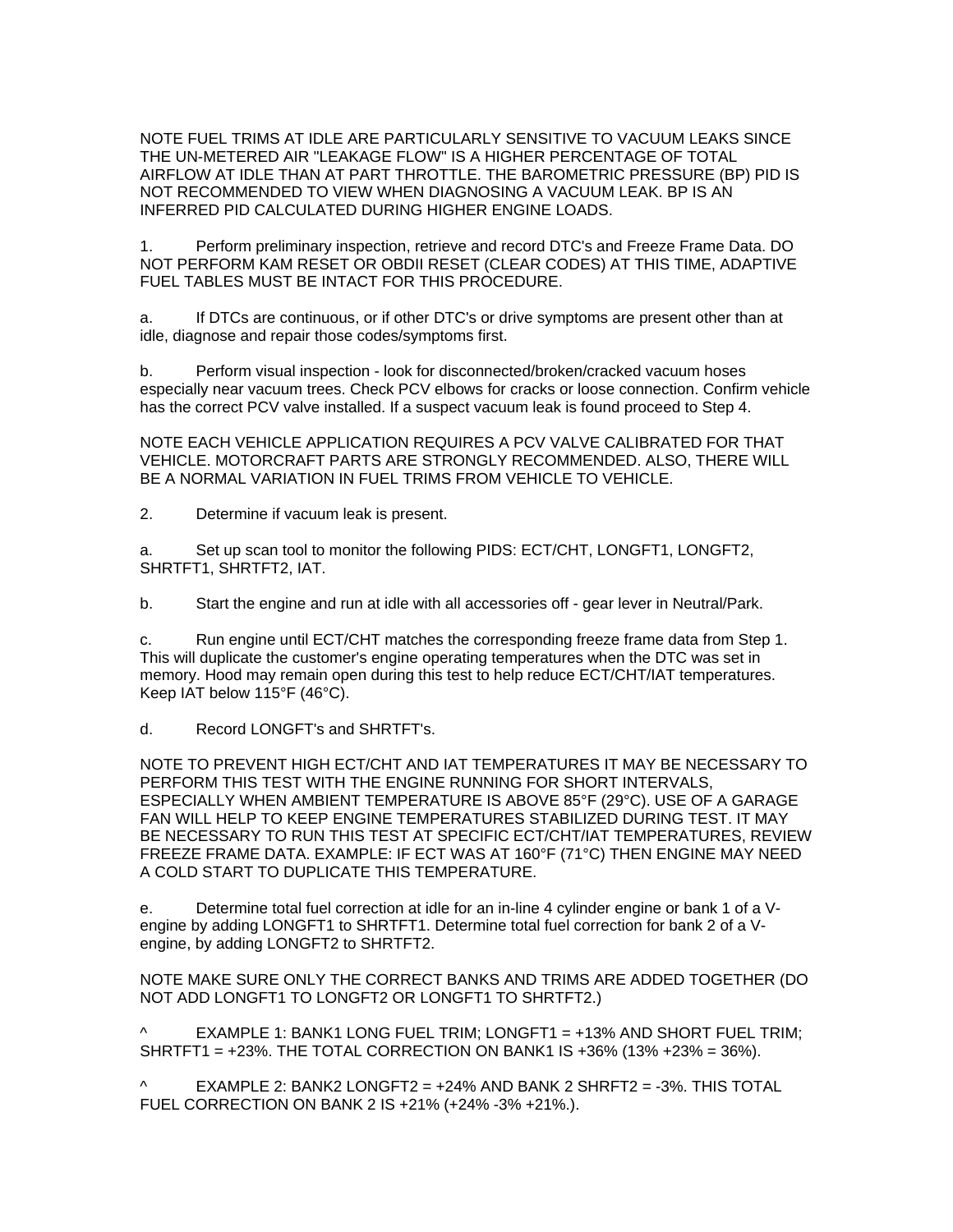A TYPICAL VACUUM LEAK WHICH MAY SET A LEAN CODE DTC WILL HAVE TOTAL CORRECTION OF AROUND +20% OR GREATER AT OR NEAR IDLE (DEPENDS ON CALIBRATION)

f. Depress and hold throttle pedal to maintain an engine RPM of 2500.

g. Observe PIDS with engine RPM at 2500. View and record LONGFT1, LONGFT2, SHRTFT1 SHRTFT2. Do not hold engine RPM's at 2500 for more than 20 seconds. Release pedal and repeat if more time is necessary to record PIDS.

h. Determine total fuel correction at 2500 RPM's by adding the LONGFT's to the associated SHRTFT's.

I. If the fuel correction decreases, more than 15%, (example: was +31% at idle on bank 1 but changed to +12% at 2500RPM on bank 1, a decrease of 19%) then a vacuum leak is most likely causing the lean diagnostic test codes. Proceed to Step 3.

j. If the total correction remains approximately the same then the lean condition is not caused by a vacuum leak. Refer to the PC/ED for further diagnostics.

3. Pinpointing vacuum leaks.

a. Monitor SHRTFT's with scan tool with engine running at idle.

b. Locate vacuum trees off air induction system and PCV system. Use hose clamp or pinch off pliers (avoid tools with sharp edges).

NOTE USE CAUTION WHEN CLAMPING HOSES. A VACUUM CAP OR EQUIVALENT CAN ALSO BE USED TO BLOCK THE VACUUM SOURCE TO A SPECIFIC SYSTEM. DO NOT TRY TO PINCH OF A HARD PLASTIC HOSE OR CONNECTION, TRY ISOLATING BY CAPPING. CLAMPING OF THE FUEL SYSTEM PURGE HOSE MAY SHIFT SHRTFT DURING PURGING MODES, USE VISUAL INSPECTION ON THIS HOSE IF RESULTS ARE NOT CONSISTENT.

c. Observe short fuel trims when pinching specific vacuum lines. The SHRTFT values should decrease more than 15% towards the negative direction, if a vacuum leak was pinched off. (wait up to 20 seconds to observe if pinch has any effect on SHRTFT's).

NOTE EXAMPLE: PINCH OFF THE BRAKE BOOSTER VACUUM HOSE (DO THIS ONLY IN PARK) AND OBSERVE SHRTFT'S. IF THE SHRTFT'S DECREASES, BY MORE THAN 15%, A VACUUM LEAK IS PRESENT. IF THE SHRTFT1 WAS AT +14% BEFORE PINCHING THEN SHIFTS TO -7% AFTER PINCHING, TOTAL SHIFT OF 21% TOWARDS NEGATIVE DIRECTION.

d. If vacuum leak is located proceed to Step 4c.

NOTE INTAKE GASKETS OR MANIFOLD LEAKS CANNOT BE DETECTED BY PINCHING OFF LINES. USE OTHER LEAK DETECTION METHODS, SUCH AS SMOKE TEST, SONIC TESTS, AND PROPANE.

- e. If no vacuum leaks are found, refer to the PC/ED for further diagnostics.
- 4. Verification of repair.
- a. Prepare scan tool and vehicle to monitor short term fuel trims (SHRTFT's).